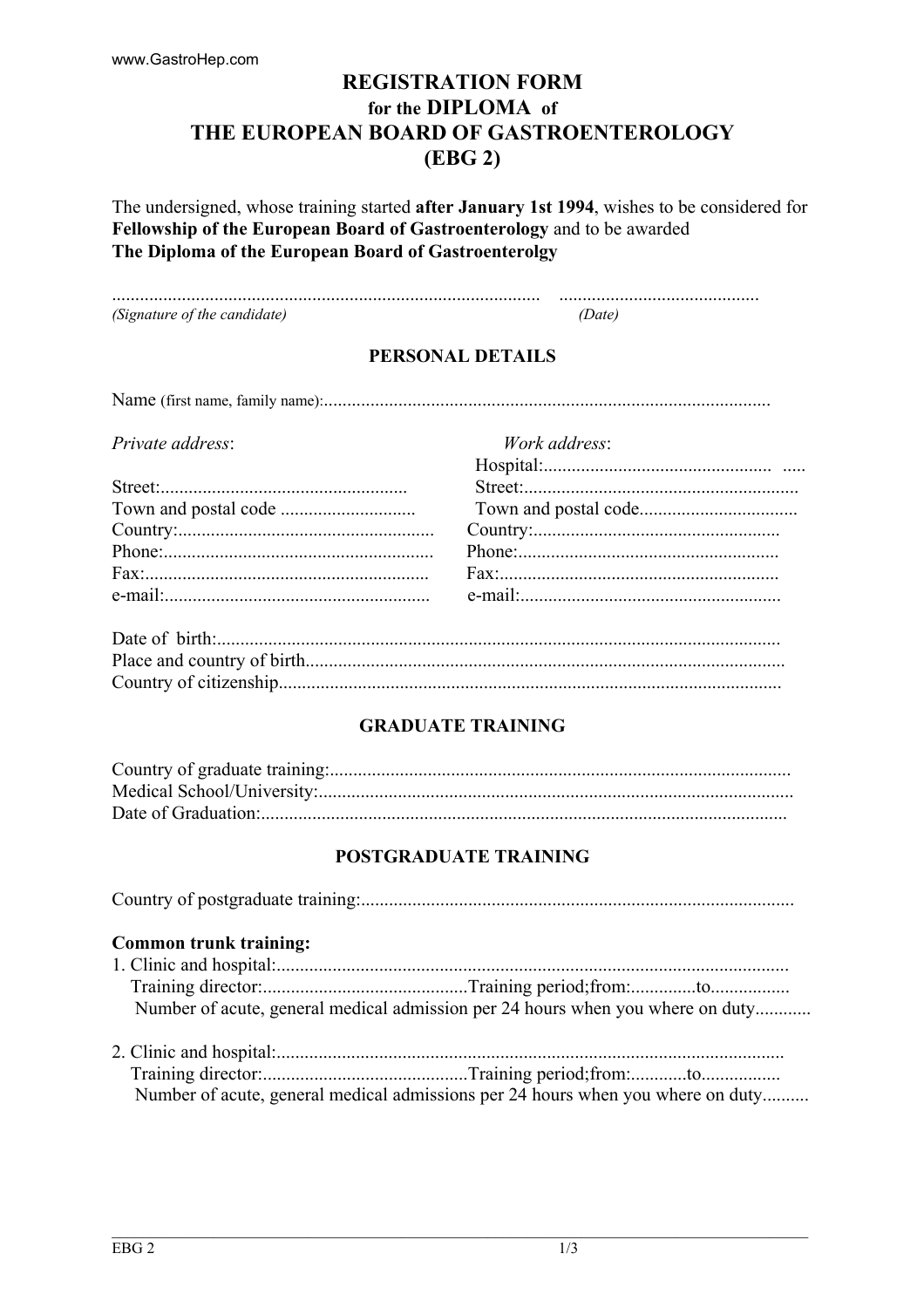| www.GastroHep.com<br><b>Specialist training:</b>             |              |                                                                                                                                                                                                                                |  |
|--------------------------------------------------------------|--------------|--------------------------------------------------------------------------------------------------------------------------------------------------------------------------------------------------------------------------------|--|
|                                                              |              |                                                                                                                                                                                                                                |  |
|                                                              |              |                                                                                                                                                                                                                                |  |
|                                                              |              |                                                                                                                                                                                                                                |  |
|                                                              |              |                                                                                                                                                                                                                                |  |
|                                                              |              |                                                                                                                                                                                                                                |  |
|                                                              |              |                                                                                                                                                                                                                                |  |
|                                                              |              |                                                                                                                                                                                                                                |  |
|                                                              |              |                                                                                                                                                                                                                                |  |
|                                                              |              |                                                                                                                                                                                                                                |  |
|                                                              |              |                                                                                                                                                                                                                                |  |
|                                                              |              |                                                                                                                                                                                                                                |  |
|                                                              |              |                                                                                                                                                                                                                                |  |
|                                                              |              |                                                                                                                                                                                                                                |  |
|                                                              |              |                                                                                                                                                                                                                                |  |
|                                                              |              |                                                                                                                                                                                                                                |  |
|                                                              |              |                                                                                                                                                                                                                                |  |
| <b>Gastrointestinal procedures:</b>                          |              |                                                                                                                                                                                                                                |  |
| Abdominal ultrasound investigations                          |              |                                                                                                                                                                                                                                |  |
| Abdominal punctures/biopsies                                 |              |                                                                                                                                                                                                                                |  |
|                                                              |              |                                                                                                                                                                                                                                |  |
| Liver biopsies                                               |              |                                                                                                                                                                                                                                |  |
| Endoscopy                                                    |              |                                                                                                                                                                                                                                |  |
| Oesophago-gastro-duodenoscopy                                |              |                                                                                                                                                                                                                                |  |
| Colonoscopy                                                  |              |                                                                                                                                                                                                                                |  |
| Flexible sigmoidoscopy                                       |              |                                                                                                                                                                                                                                |  |
| <b>ERCP</b>                                                  |              |                                                                                                                                                                                                                                |  |
| Proctoscopy                                                  |              |                                                                                                                                                                                                                                |  |
| Rigid sigmoidoscopy                                          |              |                                                                                                                                                                                                                                |  |
|                                                              |              | (*verified in enclosed log book)                                                                                                                                                                                               |  |
|                                                              |              |                                                                                                                                                                                                                                |  |
|                                                              |              |                                                                                                                                                                                                                                |  |
| <b>Scientific activities:</b>                                |              |                                                                                                                                                                                                                                |  |
| Number of oral presentations:                                |              |                                                                                                                                                                                                                                |  |
| Number of articles in peer-reviewed journals as first author |              |                                                                                                                                                                                                                                |  |
|                                                              | as co-author |                                                                                                                                                                                                                                |  |
|                                                              |              |                                                                                                                                                                                                                                |  |
| <b>National accreditations:</b>                              |              |                                                                                                                                                                                                                                |  |
| Certificate in Gastroenterolgy issued<br>1.                  |              |                                                                                                                                                                                                                                |  |
|                                                              |              | date and the contract of the contract of the contract of the contract of the contract of the contract of the contract of the contract of the contract of the contract of the contract of the contract of the contract of the c |  |

Certificate in ................................. issued  $2.$